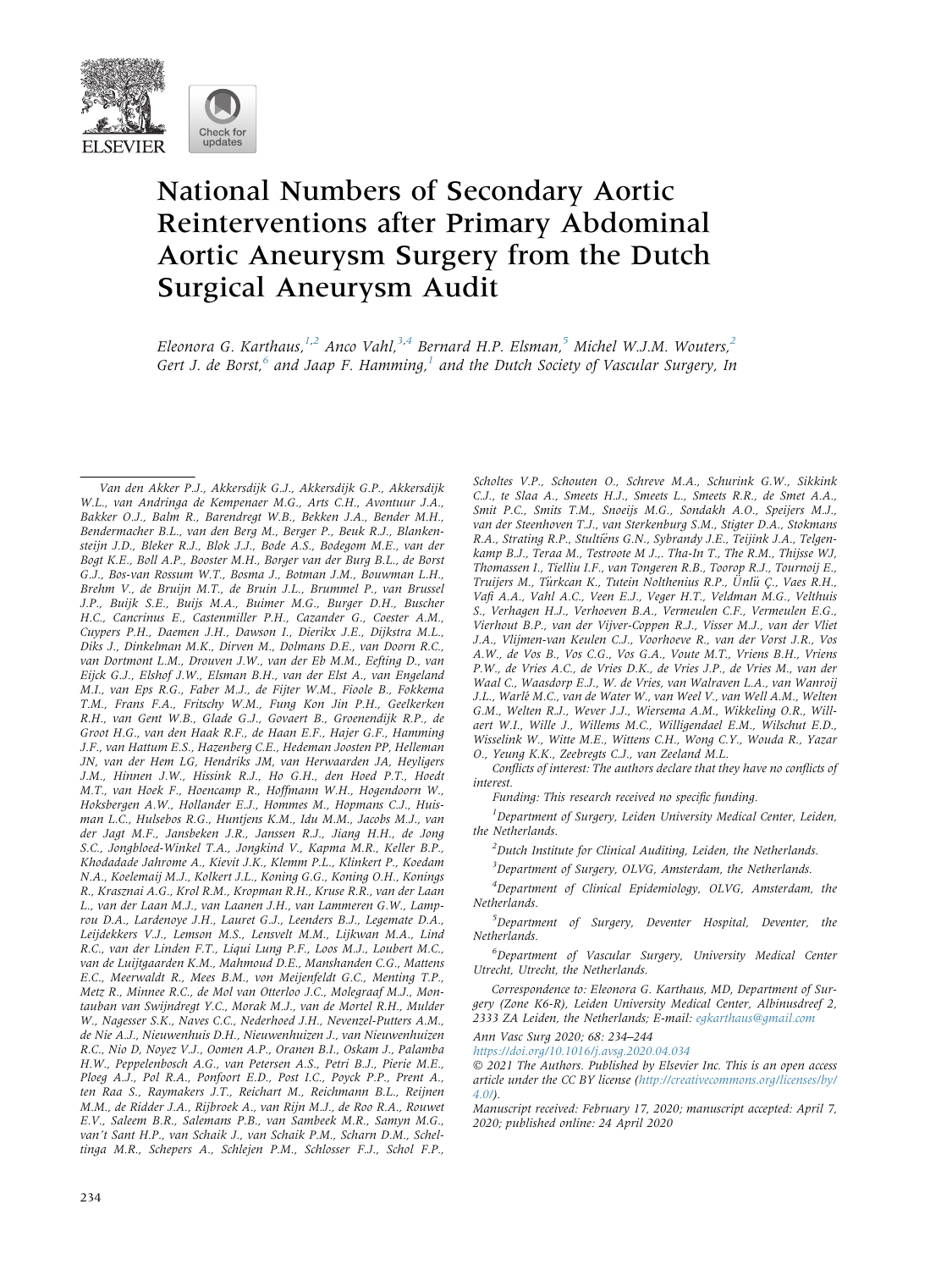collaboration with the Steering Committee of the Dutch Surgical Aneurysm Audit, the Dutch Institute for Clinical Auditing Leiden, Amsterdam, Deventer, and Utrecht, The Netherlands

Background: Long-term secondary aortic reinterventions (SARs) can be a sign of (lack of) effectiveness of abdominal aortic aneurysm (AAA) surgery. This study provides insight into the national number of SARs after primary AAA repair by endovascular aneurysm repair (EVAR) or by open surgical repair in the Netherlands.

Methods: Observational study included all patients undergoing SAR between 2016 and 2017, registered in the compulsory Dutch Surgical Aneurysm Audit (DSAA). The DSAA started in 2013, SARs are registered from 2016. Characteristics of SAR and postoperative outcomes (mortality/complications) were analyzed, stratified by urgency of SAR. Data of SARs were merged with data of their preceded primary AAA repair, registered in the DSAA after January 2013. In these patients undergoing SAR, treatment characteristics of the preceded primary AAA repair were additionally described, with focus on differences between stent grafts.

Results: Between 2016 and 2017, 691 patients underwent SAR, this concerned 9.3% of all AAA procedures (infrarenal/juxtarenal/suprarenal) in the Netherlands (77% elective/11% acute symptomatic/12% ruptured). Endoleak (60%) was the most frequent indication for SAR. SARs were performed with EVAR in 66%. Postoperative mortalities after SAR were 3.4%, 11%, and 29% in elective, acute symptomatic, and ruptured patients, respectively. In 26% ( $n = 181$ ) of the patients undergoing SAR their primary AAA repair was performed after January 2013 and data of primary and SAR procedures could be merged. In 93% ( $n = 136$ ), primary AAA repair was EVAR. Endografts primarily used were nitinol/polyester (62%), nitinol/polytetrafluoroethylene (8%), endovascular sealing (21%), and others (9%), compared with their national market share of  $76\%$  (odds ratio [OR], 0.52; 95% confidence interval [CI], 0.38-0.71), 15% (OR, 0.50; CI, 0.29-0.89), 4.9% (OR, 5.04; CI, 3.44-7.38), and 4.1% (OR, 2.81; CI, 1.66-4.74), respectively.

Conclusions: In the Netherlands, about one-tenth of the annual AAA procedures concerns an SAR. A quarter of this cohort had an SAR within 1-5 years after their primary AAA repair. Most SARs followed after primary EVAR procedures, in which an overrepresentation of endovascular sealing grafts was seen. Postoperative mortality after SAR is comparable with primary AAA repair.

# INTRODUCTION

The choice of surgical technique in primary abdominal aortic aneurysm (AAA) repairs is mainly based on patient and aneurysm-related characteristics. Because of lower postoperative mortality and morbidity after treatment with endovascular aneurysm repair (EVAR) compared with conventional open surgical repair (OSR), EVAR has become the preferred procedure in the elective setting and in many c[e](#page-10-0)nters even in the acute setting. $1-3$  $1-3$  However, when choosing a treatment strategy, it is also important to take long-term outcomes into account, such as surgical secondary reinterventions. Secondary reinterventions are undesirable for the patient and additionally contributes to higher costs of care. Follow-up studies of the EVAR-1 trial and Dutch Randomized Endovascular Aneurysm Management (DREAM) trial, comparing EVAR and OSR in patients with elective AAA, demonstrated a similar long-term survival but a significantly higher overall secondary reintervention rate in patients treated with EVAR. $4-6$  $4-6$  Aft[e](#page-10-1)r the DREAM (12 years) and EVAR-1 trial (15 years), the secondary reintervention rate was, respectively, 38% and 26% in patients treated with EVAR, compared with 21% and 12% in patients treated with  $\overline{OSR}^{6,7}$  $\overline{OSR}^{6,7}$  $\overline{OSR}^{6,7}$  $\overline{OSR}^{6,7}$  Over a period of time, endovascular devices and techniques have been further developed aiming to improve its safety and durability, which possibly affects the generalizability of these results for today practice. $8 \text{ In } addi$  $8 \text{ In } addi$ tion, the use of EVAR has continued to increase over the past decades and is currently used in almost 80% of all patients undergoing elective AAA sur-gery in the Netherlands.<sup>[9](#page-10-5)</sup> Presumably both factors will influence the amount of secondary aortic reinterventions (SARs) that is carried out in daily practice. However, it is unclear what the current extent of this problem is on a national scale and what the consequences are for patients.

With the use of the nationwide Dutch Surgical Aneurysm Audit (DSAA), which registers all SAR procedures since 2016, first, we aimed to provide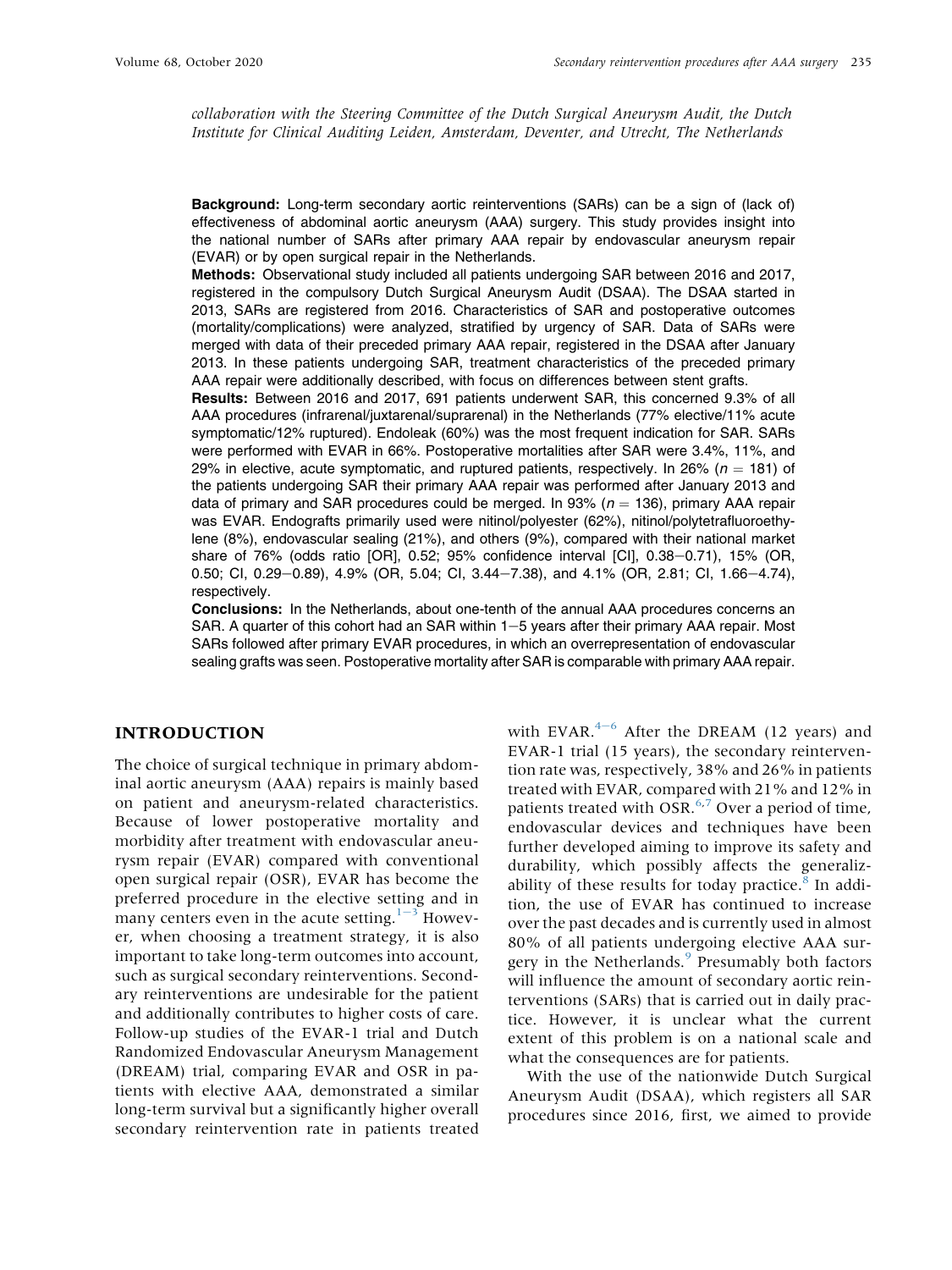insight into the national number of open surgical and endovascular SARs after primary OSR or primary EVAR. Second, we aimed to describe patient, aneurysm and treatment characteristics, and outcomes of patients undergoing SAR.

### METHODS

#### Data Source and Patient Selection

The data set is retrieved from the DSAA. This mandatory and nationwide audit was initiated in 2013 and prospectively registers all patients undergoing surgery for an aortic aneurysm or dissection. Initially, only patients undergoing a primary abdominal aortic (infrarenal/juxtarenal) repair were registered in the DSAA. Since January 2016, all primary aortic procedures (EVAR and OSR) for an infrarenal/juxtarenal/suprarenal AAA and all SARs (endovascular or open procedure) after a primary AAA repair were also included in the audit. Data are registered via a web-based survey or provided via a batch data file per hospital and are collected on procedural level. Of each individual surgical procedure, corresponding patient characteristics, procedure characteristics, and 30 days or in hospital postoperative outcome are registered. With each procedure, the vascular surgeon must then indicate whether it concerns a primary AAA procedure or an SAR. Patients undergoing multiple surgical aortic procedures are thereby re-registered in each case.

In this study, we included all patients undergoing SAR, concerning the iliac and/or abdominal aorta, after the start of registration in January 2016 until December 2017. To consider a patient eligible for analysis the date of birth, date of surgery, type of surgical procedure, urgency of surgical procedure, and survival status at the time of discharge, and 30 days postoperatively had to be known. In these patients undergoing SAR (i.e. individual procedural records) we have no standard information about the primary AAA procedure. However, when patients undergoing SAR had undergone their primary AAA repair between January 2013 (start of the DSAA) and December 2017 and were registered in the DSAA, data of the primary AAA repair and SAR were merged ([Fig. 1](#page-4-0)) and formed a subcohort. When the primary AAA repair was performed before January 2013, data on the primary AAA repair were not available and could not be merged with the SAR data.

All patients undergoing thoracic aortic surgery were excluded from this study.

Verification of the DSAA data was carried out in 2015 by a third trusted party, through a random sample of hospitals and will be continued in the future.<sup>10</sup>

### Definitions

All surgical SARs after primary AAA repair concerning the iliac and/or abdominal aorta are considered as an SAR. All reintervention procedures occurring within 30 days after primary AAA repair or during initial admission were considered as postoperative reinterventions and not as SAR. Secondary reinterventions performed by other specialties, such as interventional radiologists, and all other secondary reintervention procedures not related to the aorta were not registered in the DSAA and therefore not included as an SAR in this study. Postoperative mortality was defined as mortality within 30 days after SAR or during admission (30 days/in hospital). Postoperative complications were categorized by surgical and nonsurgical complications. A hybrid procedure is defined as a procedure in which open and endovascular techniques are combined.

#### Statistical Analysis

Patient and aneurysm characteristics, treatment, and outcomes of the total cohort of patients undergoing SAR were stratified by the urgency of SAR (i.e., elective, acute symptomatic, and acute ruptured) and analyzed with descriptive statistics. In addition, postoperative outcomes of SARs were compared with outcomes of primary AAA repairs with *t*-tests and chi-squared tests. In case the missing data in a categorical or continues variable was exceeding 5%, a category ''missing/unknown'' was added. In the subcohort of patients with both data on the primary AAA procedure and the SAR, combined treatment characteristics, time to SAR, and outcomes were described using descriptive statistics. The ratio of different types of stent grafts, used at primary AAA repair, in patients undergoing SAR was compared with the ratio of the national market share of these grafts. All statistical analyses were performed using SPSS statistical software (version 24; IMB Corp, Armonk, NY).

## RESULTS

Between January 2016 and December 2017, 8,234 patients were registered in the DSAA and eligible for analysis, of which 7,425 (90.2%) patients were undergoing AAA surgery, 718 (8.7%) patients were undergoing thoracic aortic aneurysm surgery, and in 91 (1.1%) patients the location of the aneurysm was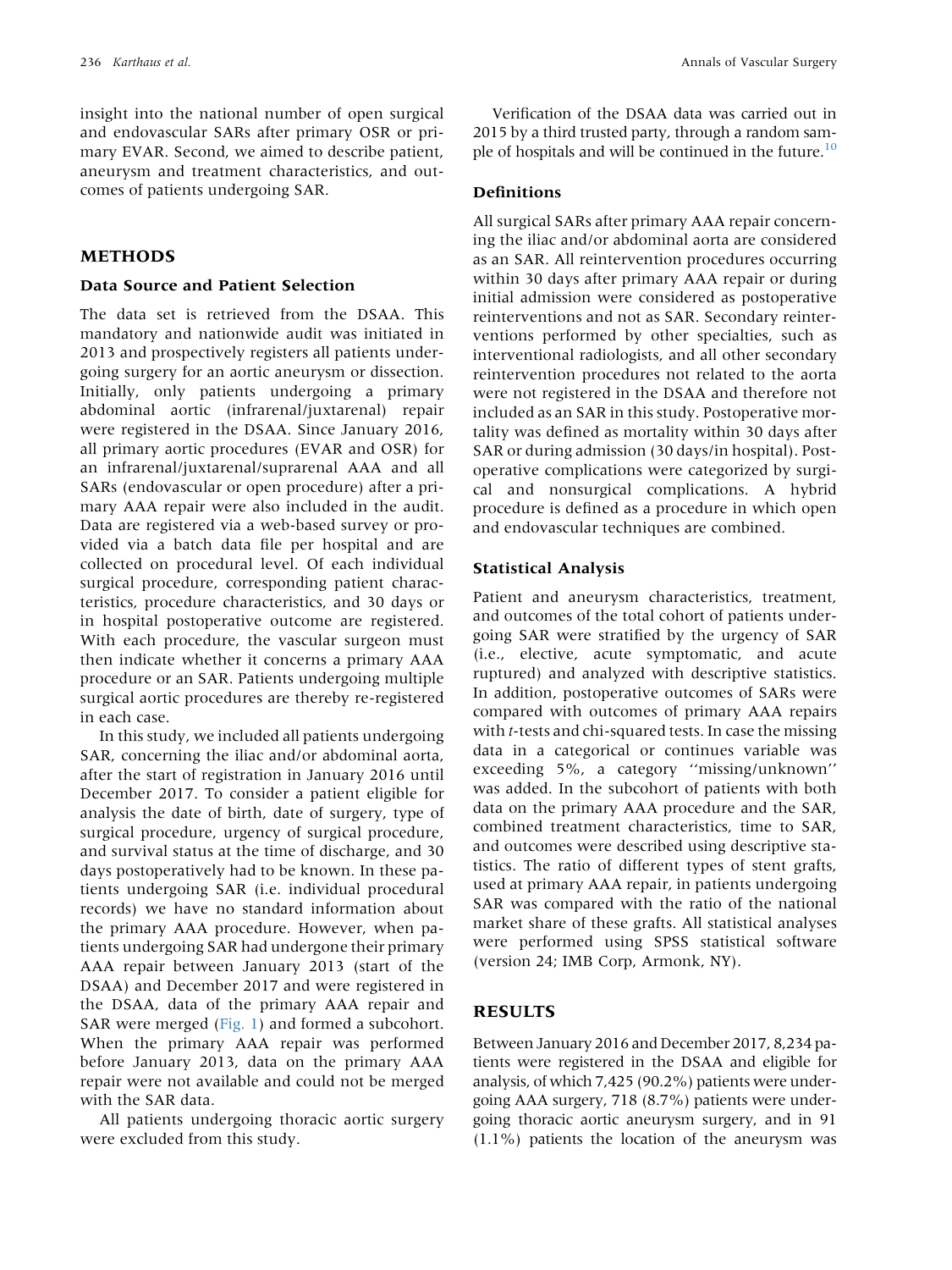unspecified. Of all patients undergoing AAA surgery, 691 patients (9.3%) underwent an SAR after primary AAA surgery, of which 21 patients (3.0%) also underwent a second SAR. These 691 patients who underwent SAR were included in this study.

# All Patients Undergoing Secondary Aortic Reconstruction Surgery

The total SAR cohort consisted predominantly of males ( $n = 613$ , 89%) and had a mean age of 75 years (standard deviation 7.8). Patient characteristics are shown in [Table I](#page-5-0).

Most patients ( $n = 530, 76.7\%$ ) were undergoing SAR in elective setting, and 10.9% ( $n = 75$ ) and 12.4% ( $n = 86$ ) were undergoing SAR because of an acute symptomatic or ruptured AAA, respectively. Endoleaks after EVAR ( $n = 412, 60\%$ ) were most often the indication for SAR, followed by progression of aneurysmatic disease (aneurysm growth not caused by an endoleak) ( $n = 185, 26.8\%$ ), false aneurysm  $(n = 49, 7.1\%)$ , and infected prostheses  $(n = 42,$ 6.1%). In most patients ( $n = 453$ , 65.6%), SAR was performed with an endovascular procedure, 21% ( $n = 145$ ) with an open procedure, in 3.2% ( $n = 22$ ) the SAR was converted from endovascular to open procedure, and in 1.3% ( $n = 9$ ) a hybrid procedure was performed. In the remaining 8.9% ( $n = 62$ ) of SARs, the procedure was unspecified.

Postoperative complications after SAR occurred in 26.5% ( $n = 141$ ) of elective patients, in 48.7%  $(n = 29)$  of acute symptomatic patients, and in 62.7% ( $n = 54$ ) of patients with a ruptured aneurysm [\(Table II\)](#page-6-0). In 7.2%, 10.7%, and 25.6% postoperative reintervention was necessary within 30 days after the SAR or during the hospital stay. More than 50% of these postoperative reinterventions were open procedures, most of them after an open SAR. Postoperative mortality (30 days/in hospital) was 3.4%, 10.7%, and 29.1% in elective, acute symptomatic, and ruptured aneurysm patients, respectively. [Table](#page-7-0) [III](#page-7-0) shows the comparison of observed (unadjusted) postoperative outcomes of SARs and of primary AAA procedures in the same period. Postoperative mortality after SAR was comparable to primary AAA repair in all urgency settings. There were more postoperative complications after elective SARs compared with elective primary AAA repairs.

# Patients Undergoing SAR Matched to Their Primary AAA Repair Registered in the DSAA

Of all patients undergoing an SAR, 26% ( $n = 181$ ) was registered in the DSAA with their primary AAA repair between January 2013 and December 2017 and could be evaluated for the combined treatment characteristics of the primary AAA repair and of the SAR ([Fig. 1\)](#page-4-0). In the remaining 74% ( $n = 510$ ) of patients undergoing SAR the primary AAA was not registered in the DSAA, which implies that they, in all probability, had undergone their primary AAA repair before 2013. The primary procedure in these patients is thereby unknown.

In the matched subcohort of 181 patients, the median maximum AAA diameter at the moment of primary AAA repair was 60 mm (interquartile range  $55-73$  mm). The median time from primary AAA procedure until SAR was 25 months (interquartile range  $11-35$  months).

Of the 181 patients, 93% ( $n = 169$ ) was primarily treated with EVAR, 6.1% ( $n = 11$ ) with OSR, and 0.6% ( $n = 1$ ) with a hybrid procedure. [Figure 2](#page-8-0) provides an overview of the surgical technique used in the primary AAA procedures and after SARs. Types of endovascular grafts that were most frequently used in the primary EVAR procedures were nitinol/ polyester stent grafts ( $n = 104$ ; 62%), nitinol/polytetrafluoroethylene stent grafts ( $n = 14$ ; 8%), endovascular sealing stent grafts ( $n = 35$ ; 21%), and others  $(n = 16; 9\%)$ . [Table IV](#page-8-1) specifies the indications for SAR per type of endovascular stent and the market share per type in the Netherlands. The proportion of primary endovascular sealing stent grafts in patients with an SAR is significant (21% vs. 4.9%, [odds ratio, 5.04; 95% confidence interval, 3.44-7.38]). All other types of stent grafts were equally represented in the SAR group, relative to their market share.

In the 12 patients (6.7%) with a primary OSR or hybrid procedure, the indications for SAR were progression of aneurysmatic disease ( $n = 5$ , 45%), infected prosthesis ( $n = 4$ , 36%), false aneurysm ( $n = 1, 9.1\%$ ), and other unspecified reasons ( $n = 2$ , 18.2%).

The majority of the subcohort ( $n = 136, 75.1\%$ ) was primarily treated in an elective setting, 10.5%  $(n = 19)$  in acute symptomatic, and 14.4%  $(n = 26)$  in ruptured setting. [Figure 3](#page-9-0) shows the urgency settings of the primary procedures and after SARs. A total of 80% of patients with an elective primary AAA repair did undergo their SAR in an elective setting as well ( $n = 109$ , 80.1%). The remaining 8.1% ( $n = 11$ ) and 11.8% ( $n = 16$ ) of primary elective patients underwent an SAR in an acute symptomatic or ruptured setting. Of these 27 patients, 6 (22%) died of complications of the SAR procedure.

### DISCUSSION

Between January 2016 and December 2017, 691 patients underwent a SAR in the Netherlands, which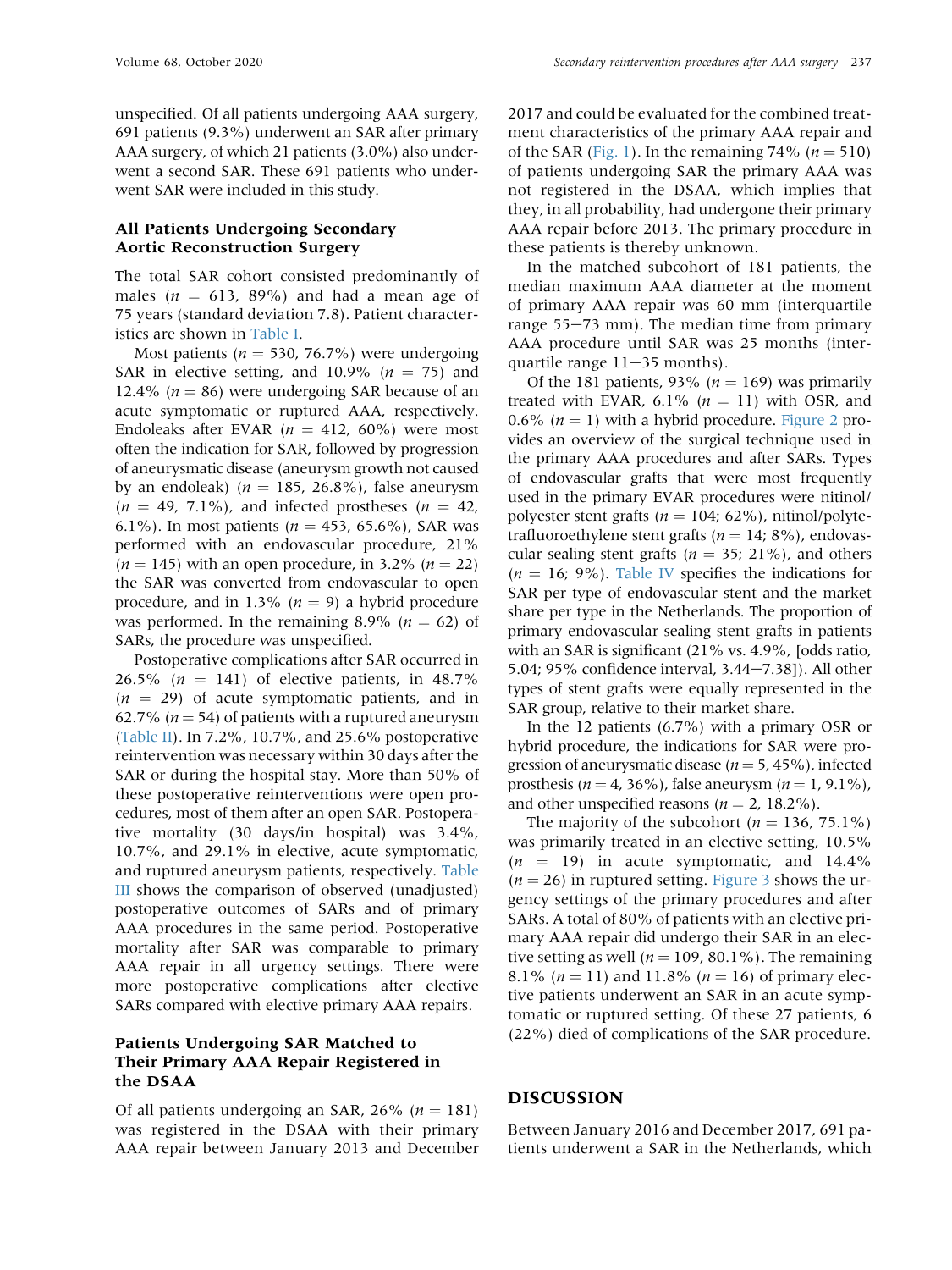<span id="page-4-0"></span>

secondary reintervention procedures

Fig. 1. Flow chart of patients included in this study.

counts for 9.3% of all AAA procedures performed. Endoleak was the most frequent indication for SAR, from which we can conclude that at least 60% of all SARs followed after primary EVAR. Most SARs were performed in an elective setting and more than half with an endovascular procedure. Postoperative mortality after SAR was 3.4%, 11%, and 29% in patients with elective, acute symptomatic, and ruptured AAA, respectively, which is in line with the results after primary procedures. About a quarter of the patients was previously registered in the DSAA for their primary AAA repair between 2013 and 2017 (i.e., short-term/midterm SAR). This implies that the remaining 3-quarters had their primary AAA repair before the start of the audit and therefore information on their primary AAA repair (i.e., long-term SAR) is lacking.

The vast majority of SARs followed after primary DSAA registered EVAR procedures (169/181), in which an overrepresentation of endovascular sealing stent grafts was seen. Only half of these primary EVAR procedures could be treated with again an endovascular procedure during SAR. Furthermore, one-fifth of patients with a primary elective AAA procedure underwent an acute symptomatic or ruptured SAR.

Although elective EVAR is known to have a lower postoperative mortality than elective OSR, this survival benefit disappears after about 2 years. $11$ 

In addition, it appears that EVAR entails more SARs, which in turn leads to higher costs. Although the follow-up study of the Open versus Endovascular Repair trial did not demonstrate higher overall secondary reintervention rate in patients treated with EVAR compared with OSR, the first follow-up studies of the DREAM and EVAR-1 trial did. $4,5,12$  $4,5,12$  $4,5,12$ However, these 2 studies did not include all laparotomy-related reinterventions. More recently, 12- and 15-year follow-up studies of these same trials included all secondary reinterventions directly and indirectly related to the primary AAA repair and confirmed a significantly higher overall secondary reintervention rate in elective patients treated with EVAR compared with OSR. $6,7$  $6,7$  $6,7$  The same results were seen in a large American observational study. $11$  To evaluate how the outcomes of these studies relate to daily practice (real world), you would ideally follow a large cohort of patients with primary AAA, such as registered in the DSAA, over a period of time.

Because the DSAA was initially set up without the registration of SARs, which was added only 3 years after the start of the audit, it is not (yet) possible to make statements about the national incidence of SARs after primary AAA ([Fig. 1\)](#page-4-0). However, almost 10% of all AAA procedures performed in 2016-2017 concerns an SAR. No other national quality registry ever reported their national annual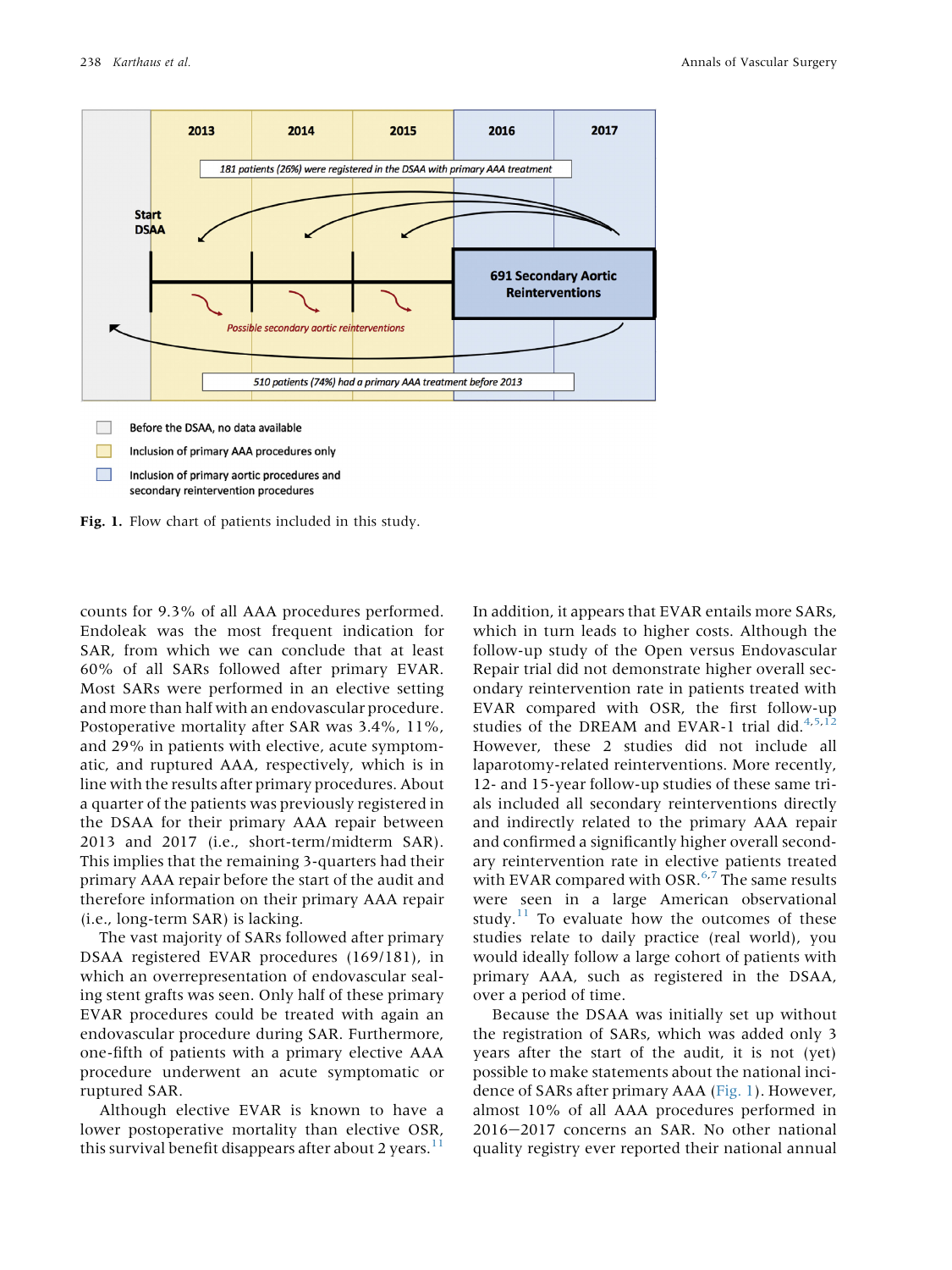|                                        | Elective         |               |                  | Acute symptomatic |                  | Acute ruptured | Total            |               |
|----------------------------------------|------------------|---------------|------------------|-------------------|------------------|----------------|------------------|---------------|
|                                        | $\boldsymbol{N}$ | $\frac{0}{0}$ | $\cal N$         | $\frac{0}{0}$     | $\cal N$         | $\frac{0}{0}$  | $\boldsymbol{N}$ | $\frac{0}{0}$ |
| Number of patients                     | 530              |               | 75               |                   | 86               |                | 691              |               |
| Age (mean, years)                      |                  | 74.9 SD 7.4   |                  | 75.9 SD 8.9       |                  | 74.4 SD 9.3    |                  | 74.9 SD 7.8   |
| Sex                                    |                  |               |                  |                   |                  |                |                  |               |
| Male                                   | 478              | 90.2          | 59               | 78.7              | 76               | 88.4           | 613              | 88.7          |
| Female                                 | 52               | 9.8           | 16               | 21.3              | 10               | 11.6           | 78               | 11.3          |
| Year of surgery                        |                  |               |                  |                   |                  |                |                  |               |
| 2016                                   | 211              | 39.8          | 31               | 41.3              | 45               | 52.3           | 287              | 41.5          |
| 2017                                   | 319              | 60.2          | 44               | 58.7              | 41               | 47.7           | 404              | 58.5          |
| Pulmonary state                        |                  |               |                  |                   |                  |                |                  |               |
| No dyspnea                             | 348              | 65.7          | 42               | 56.0              | 49               | 57.0           | 439              | 63.5          |
| Dyspnea                                | 147              | 27.7          | 20               | 26.7              | 17               | 19.8           | 184              | 26.6          |
| Severe dyspnea                         | 25               | 4.7           | $\overline{4}$   | 5.3               | 3                | 3.5            | 32               | 4.6           |
| Unknown                                | 10               | 1.9           | 9                | 12.0              | 17               | 19.8           | 36               | 5.2           |
| Cardiac state                          |                  |               |                  |                   |                  |                |                  |               |
| No abnormalities                       | 189              | 35.7          | 19               | 25.3              | 31               | 36.0           | 239              | 34.6          |
| Peripheral edema                       | 54               | 10.2          | 13               | 17.3              | 11               | 12.8           | 78               | 11.3          |
| Raised central venous pressure         | 14               | 2.6           | $\overline{4}$   | 5.3               | $\boldsymbol{0}$ | $\mathbf{0}$   | 18               | 2.6           |
| Antihypertensive medication            | 261              | 49.2          | 35               | 46.7              | 38               | 44.2           | 334              | 48.3          |
| Unknown                                | 12               | 2.3           | $\overline{4}$   | 5.3               | 6                | 7.0            | 22               | 3.2           |
| Last preoperative electrocardiography  |                  |               |                  |                   |                  |                |                  |               |
| No abnormalities                       | 209              | 39.4          | 21               | 28.0              | 29               | 33.7           | 259              | 37.5          |
| Atrial fibrillation                    | 56               | 10.6          | 8                | 10.7              | $\mathbf{9}$     | 10.5           | 73               | 10.6          |
| Ischemia                               | 22               | 4.2           | $\mathbf{0}$     | $\boldsymbol{0}$  | 1                | 1.2            | 23               | 3.3           |
| Other abnormalities                    | 185              | 34.9          | 34               | 45.3              | 25               | 29.1           | 244              | 35.3          |
| No electrocardiography                 | 58               | 10.9          | 12               | 16.0              | 22               | 25.6           | 92               | 13.3          |
| performed                              |                  |               |                  |                   |                  |                |                  |               |
| Type of aneurysm                       |                  |               |                  |                   |                  |                |                  |               |
| Infrarenal                             | 295              | 55.7          | 46               | 61.3              | 54               | 62.8           | 395              | 57.2          |
| Juxtarenal                             | 87               | 16.4          | 6                | 8.0               | 9                | 10.5           | 102              | 14.8          |
| Suprarenal                             | 19               | 3.6           | $\overline{2}$   | 2.7               | $\overline{2}$   | 2.3            | 23               | 3.3           |
| Unknown                                | 129              | 24.3          | 21               | 28.0              | 21               | 24.4           | 171              | 24.7          |
| Pathogenesis                           |                  |               |                  |                   |                  |                |                  |               |
| Infected prosthesis                    | 24               | 4.5           | 8                | 10.7              | 10               | 11.6           | 42               | 6.1           |
| Endoleak                               | 329              | 62.1          | 41               | 54.7              | 42               | 48.8           | 412              | 59.9          |
| False aneurysm                         | 32               | 6.0           | 6                | 8.0               | 11               | 12.8           | 49               | 7.1           |
| Progression of aneurysmatic<br>disease | 143              | 27.0          | 18               | 25.4              | 23               | 26.7           | 185              | 26.8          |
| Unknown                                | $\sqrt{2}$       | $0.4\,$       | $\bf{l}$         | 1.3               | $\boldsymbol{0}$ | $0.0\,$        | 3                | $0.4\,$       |
| Surgery                                |                  |               |                  |                   |                  |                |                  |               |
| Endovascular                           | 365              | 68.9          | 41               | 54.7              | 47               | 54.7           | 453              | 65.6          |
| Open                                   | 93               | 17.5          | $20\,$           | 26.7              | 32               | 37.2           | 145              | 21.0          |
| Converted to open                      | 16               | 3.0           | $\overline{4}$   | 5.30              | $\overline{2}$   | 2.3            | 22               | 3.2           |
| Hybrid                                 | 3                | 0.6           | $\boldsymbol{4}$ | 5.30              | $\overline{c}$   | 2.3            | 9                | 1.3           |
| Other                                  | 53               | 10.0          | 6                | 8.0               | 3                | 3.5            | 62               | 8.9           |

# <span id="page-5-0"></span>Table I. Patient and treatment characteristics of patients undergoing SAR between 2016 and 2017

volume of SARs and let alone the outcome. $13-16$  $13-16$  $13-16$ Since EVAR was introduced in 1991 and now performed in a steady percentage of approximately 80% of patients with elective AAA, one can state that the national annual number of SARs provides a good insight into the extent of the problem in daily practice.<sup>[9](#page-10-5)[,17](#page-10-11)</sup>

There is a presumption that the number of patients treated with EVAR outside the instructions for use (IFU) is increasing. Unfortunately, this is information not yet registered in the DSAA. In the literature only relatively small series are reported comparing outcomes after EVAR within and outside IFU, which showed conflicting results in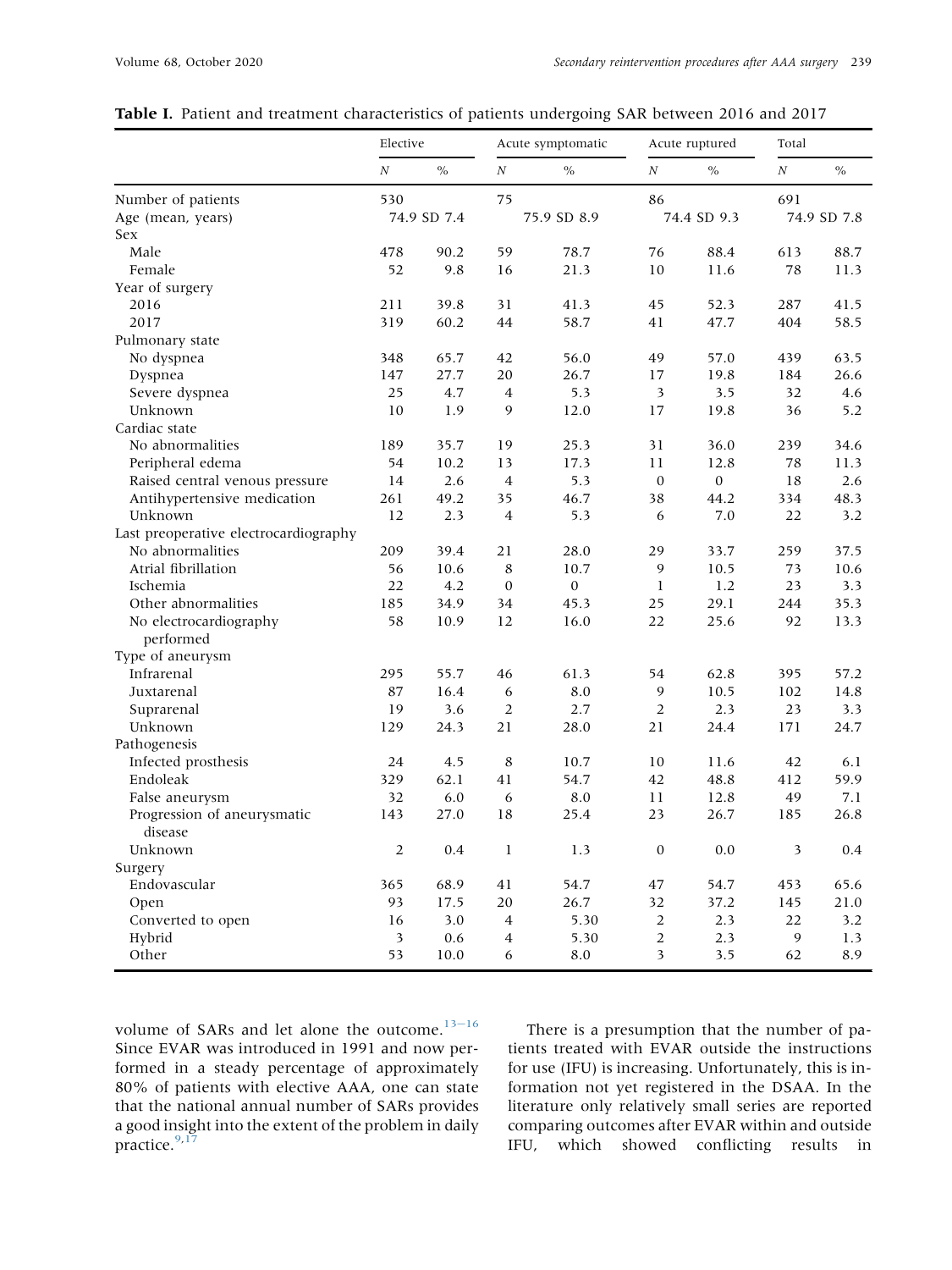|                                                             | Elective         |               |                         | Acute symptomatic |                  | Acute ruptured | Total            |      |  |
|-------------------------------------------------------------|------------------|---------------|-------------------------|-------------------|------------------|----------------|------------------|------|--|
|                                                             | $\boldsymbol{N}$ | $\frac{0}{0}$ | $\cal N$                | $\frac{0}{0}$     | $\boldsymbol{N}$ | $\frac{0}{0}$  | $\boldsymbol{N}$ | $\%$ |  |
| Postoperative                                               |                  |               |                         |                   |                  |                |                  |      |  |
| complications                                               | 389              | 73.4          | 46                      | 61.3              | 31               | 36.0           | 466              | 67.4 |  |
| No complication<br>Surgical complication                    | 40               | 7.5           | 5                       | 6.7               | 13               | 15.1           | 58               | 8.4  |  |
| Nonsurgical                                                 |                  |               |                         |                   |                  |                |                  |      |  |
| complication                                                | 72               | 13.5          | 17                      | 22.7              | 26               | 30.2           | 115              | 16.6 |  |
| Surgical and<br>nonsurgical<br>complication                 | 29               | 5.5           | 7                       | 9.3               | 15               | 17.4           | 51               | 7.4  |  |
| Unknown                                                     | $\mathbf{0}$     | 0.0           | $\boldsymbol{0}$        | 0.0               | $\mathbf{1}$     | 1.2            | $\mathbf{1}$     | 0.1  |  |
| complication                                                |                  |               |                         |                   |                  |                |                  |      |  |
| Permanent injury<br>because of<br>complication <sup>a</sup> |                  |               |                         |                   |                  |                |                  |      |  |
| No                                                          | 100              | 70.9          | 17                      | 58.6              | 20               | 36.4           | 137              | 61.2 |  |
| Yes                                                         | 29               | 20.6          | 8                       | 27.6              | 28               | 50.9           | 65               | 29.0 |  |
| Unknown                                                     | 12               | 8.5           | $\overline{4}$          | 13.8              | 7                | 12.7           | 23               | 10.3 |  |
| Reintervention within<br>30 days/in hospital                |                  |               |                         |                   |                  |                |                  |      |  |
| N <sub>0</sub>                                              | 492              | 92.8          | 66                      | 88.0              | 63               | 73.3           | 621              | 89.9 |  |
| Yes                                                         | 38               | 7.2           | 8                       | 10.7              | 22               | 25.6           | 68               | 9.8  |  |
| Unknown                                                     | $\mathbf{0}$     | 0.0           | $\mathbf{1}$            | 1.3               | $\mathbf{1}$     | 1.2            | $\overline{2}$   | 0.3  |  |
| Type of reintervention <sup>b</sup>                         |                  |               |                         |                   |                  |                |                  |      |  |
| Endovascular<br>procedure                                   | 8                | 21.1          | $\overline{\mathbf{3}}$ | 37.5              | 6                | 27.3           | 17               | 25.0 |  |
| Percutaneous<br>procedure                                   | $\mathbf{1}$     | 2.6           | $\boldsymbol{0}$        | 0.00              | 1                | 4.5            | $\overline{2}$   | 2.9  |  |
| Endoscopic<br>procedure                                     | $\mathbf{1}$     | 2.6           | $\boldsymbol{0}$        | 0.00              | $\boldsymbol{0}$ | 0.0            | 1                | 1.5  |  |
| Reoperation open<br>procedure                               | 21               | 55.3          | $\overline{4}$          | 50.0              | 14               | 63.6           | 39               | 57.4 |  |
| Other                                                       | 7                | 18.4          | $\mathbf{1}$            | 12.5              | $\mathbf{1}$     | 4.5            | 9                | 13.2 |  |
| Re-admission (within<br>30 days after<br>discharge)         | 30               | 5.70          | 9                       | 12.0              | 7                | 7.0            | 46               | 6.7  |  |
| Postoperative mortality<br>(30 days/in hospital)            | 18               | 3.4           | 8                       | 10.7              | 25               | 29.1           | 51               | 7.4  |  |

<span id="page-6-0"></span>Table II. Postoperative outcomes of patients undergoing SAR

<span id="page-6-1"></span><sup>a</sup>Calculated in all patients with a postoperative complication.

<span id="page-6-2"></span><sup>b</sup>Calculated in all patients with a reintervention.

postoperative outcomes and reintervention rates.<sup>[18](#page-10-12)-[20](#page-10-12)</sup> However, other studies have already demonstrated that anatomic characteristics of the AAA are predictive for reintervention after EVAR[.21,](#page-10-13)[22](#page-10-14) Although larger studies with longer follow-up periods are needed to evaluate the influence of treatment outside IFU on SARs, the increasing use of EVAR outside IFU most likely affects the number of SARs.

As a new aneurysm, graft infection, and graft stenosis are reported indications for SAR in patients primarily treated with EVAR or OSR, endoleak and graft migration only occurs in EVAR patients.<sup>[7](#page-10-3)[,8](#page-10-4)[,23](#page-10-15)-[25](#page-10-15)</sup> In most of our patients, endoleak (60%) was the indication for SAR. So at least 60% of all SARs performed between 2016 and 2017 followed after a primary EVAR procedure. By merging data of SARs with data on the corresponding primary AAA procedures, we were able to provide insight into combined treatment characteristics in 26% of the DSAA. Although we already concluded that at least 60% of SARs in the total cohort occurred after a primary EVAR procedure, this was actually the case in 93% of the subcohort. This high percentage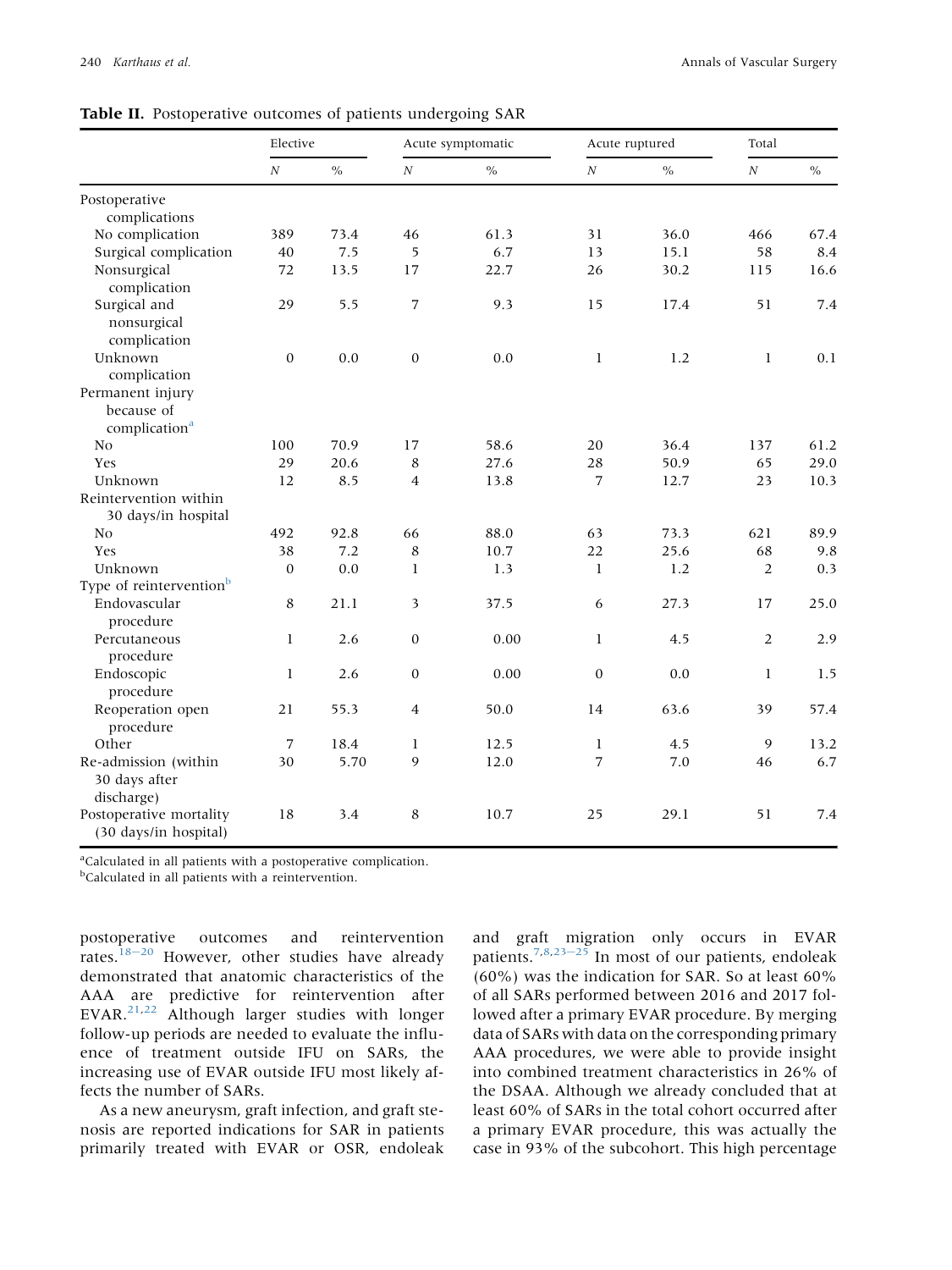|                                                             | Elective         |      |              |                   |       | Acute symptomatic |          |                |           |       | Acute ruptured |          |                 |           |       |
|-------------------------------------------------------------|------------------|------|--------------|-------------------|-------|-------------------|----------|----------------|-----------|-------|----------------|----------|-----------------|-----------|-------|
|                                                             | Primary repair   |      | SAR          |                   |       | Primary repair    |          | SAR            |           |       | Primary repair |          | SAR             |           |       |
|                                                             | $\boldsymbol{N}$ | $\%$ | N            | $\%$<br>$P$ value | N     | $\%$              | $\cal N$ | $\%$           | $P$ value | N     | $\%$           | $\cal N$ | $\sqrt[0]{\!0}$ | $P$ value |       |
| Surgical procedure                                          |                  |      |              |                   | 0.000 |                   |          |                |           | 0.000 |                |          |                 |           | 0.003 |
| Endovascular                                                | 3,974            | 77   | 365          | 69                |       | 370               | 65       | 41             | 55        |       | 403            | 41       | 47              | 55        |       |
| Converted to open                                           | 5                | 0.1  | 16           | 3.0               |       | 3                 | 0.5      | $\overline{4}$ | 5.3       |       | 7              | 0.7      | 2               | 2.3       |       |
| Open                                                        | 1,102            | 22   | 93           | 18                |       | 195               | 34       | 20             | 27        |       | 556            | 56       | 32              | 37        |       |
| Hybrid                                                      | 24               | 0.5  | 3            | 0.6               |       | 2                 | 0.3      | $\overline{4}$ | 5.3       |       | 11             | 1.1      | 2               | 2.3       |       |
| Other                                                       | 31               | 0.6  | 53           | 10                |       | $\overline{4}$    | 0.7      | 6              | 8.0       |       | 10             | 1.0      | 3               | 3.5       |       |
| Postoperative<br>complications                              |                  |      |              |                   | 0.001 |                   |          |                |           | 0.623 |                |          |                 |           | 0.855 |
| No complication                                             | 4,100            | 80   | 389          | 73                |       | 386               | 67       | 46             | 61        |       | 315            | 32       | 31              | 36        |       |
| Surgical complication                                       | 284              | 5.5  | 40           | 7.5               |       | 38                | 6.6      | 5              | 6.7       |       | 134            | 14       | 13              | 15        |       |
| Nonsurgical<br>complication                                 | 586              | 11   | 72           | 14                |       | 116               | 20       | 17             | 23        |       | 334            | 34       | 26              | 30        |       |
| Surgical and<br>nonsurgical<br>complication                 | 155              | 3.0  | 29           | 5.5               |       | 34                | 5.9      | $\overline{7}$ | 9.3       |       | 197            | 20       | 15              | 17        |       |
| Unknown<br>complication                                     | 11               | 0.2  | $\mathbf{0}$ | 0.0               |       | $\mathbf{0}$      | $0.0\%$  | $\mathbf{0}$   | 0.0       |       | $\overline{7}$ | 0.7      | 1               | 1.2       |       |
| Permanent injury<br>because of<br>complication <sup>a</sup> |                  |      |              |                   | 0.014 |                   |          |                |           | 0.282 |                |          |                 |           | 0.388 |
| No                                                          | 839              | 81   | 100          | 71                |       | 136               | 72       | 17             | 59        |       | 307            | 46       | 20              | 36        |       |
| Yes                                                         | 129              | 13   | 29           | 21                |       | 38                | 20       | 8              | 28        |       | 296            | 44       | 28              | 51        |       |
| Unknown                                                     | 65               | 6.3  | 12           | 8.5               |       | 14                | 7.4      | $\overline{4}$ | 14        |       | 67             | 10       | $\overline{7}$  | 13        |       |
| Reintervention within<br>30 days/in hospital                |                  |      |              |                   | 0.015 |                   |          |                |           | 0.166 |                |          |                 |           | 0.315 |
| N <sub>0</sub>                                              | 4,896            | 96   | 492          | 93                |       | 536               | 94       | 66             | 89        |       | 789            | 80       | 63              | 73        |       |
| Yes                                                         | 228              | 4.4  | 38           | 7.2               |       | 37                | 6.5      | 8              | 10.8      |       | 192            | 20       | 22              | 26        |       |
| Unknown                                                     | 5                | 0.1  | $\theta$     | 0.0               |       | $\mathbf{0}$      | 0.0      | $\theta$       | 0.0       |       | 6              | 0.6      | -1              | 1.2       |       |
| Re-admission (within                                        | 301              | 5.9  | 30           | 5.7               | 0.855 | 46                | 8.0      | 9              | 12.2      | 0.230 | 60             | 6.1      | 6               | 7.1       | 0.718 |
| 30 days after<br>discharge)                                 |                  |      |              |                   |       |                   |          |                |           |       |                |          |                 |           |       |
| Postoperative mortality<br>(30 days/in hospital)            | 86               | 1.7  | 18           | 3.4               | 0.005 | 35                | 6.1      | 8              | 10.7      | 0.135 | 313            | 32       | 25              | 29        | 0.613 |

<span id="page-7-0"></span>**Table III.** Surgical treatment and outcomes of SAR compared with primary AAA repairs 2016–2017

<span id="page-7-1"></span><sup>a</sup>Calculated in all patients with a postoperative complication.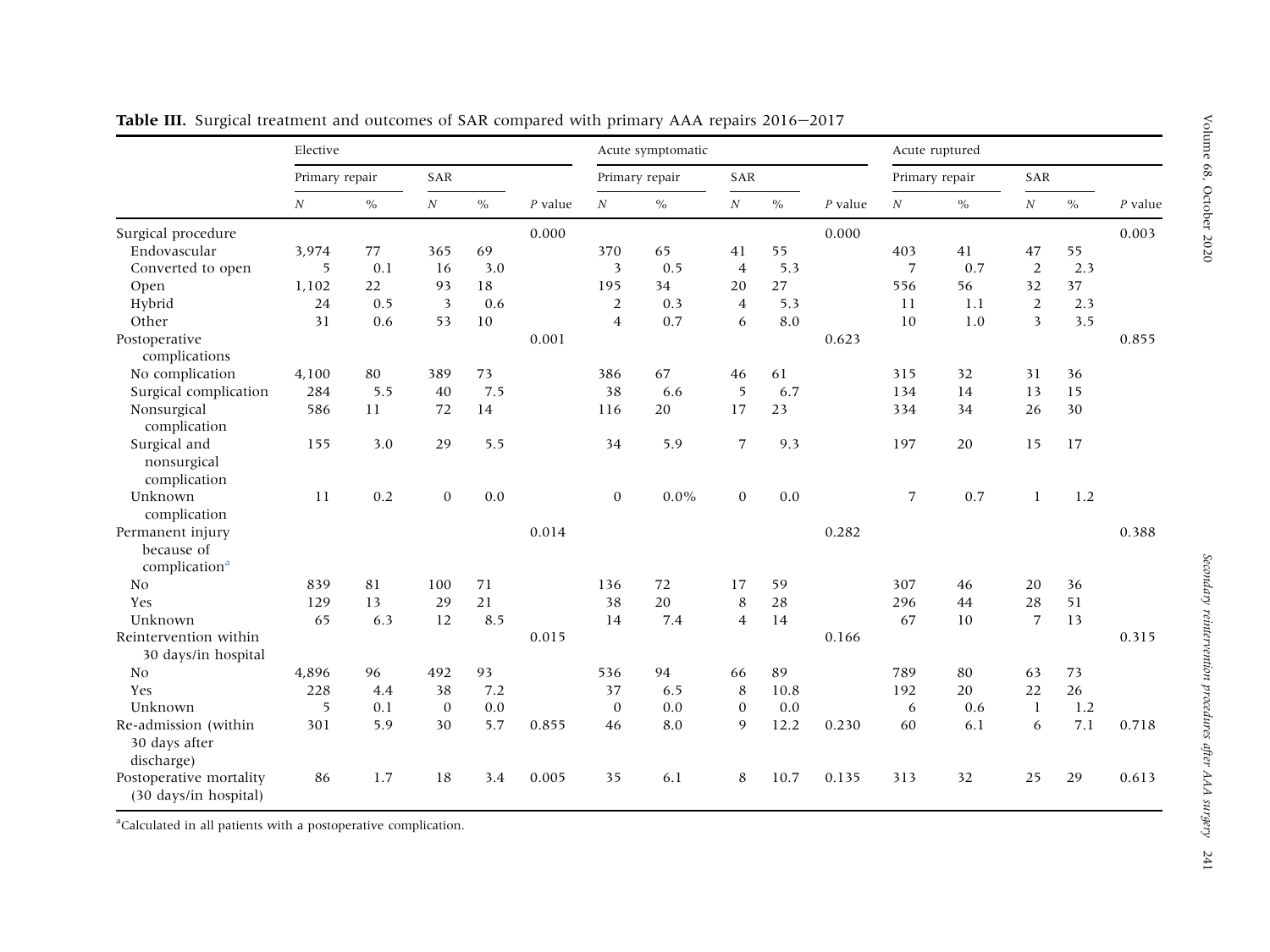<span id="page-8-0"></span>

Fig. 2. Type of primary surgical procedure followed by type of SAR in patients undergoing a primary AAA procedure after 2013 and an SAR between 2016 and 2017.

<span id="page-8-1"></span>Table IV. The indication for secondary aortic reintervention per type of endovascular graft used in the primary AAA procedure

|                         | Endoleak<br>Infected prosthesis |                  |           | Progression of<br>aneurysmatic<br>disease |                     |              | Unknown  | Total<br>$\%$      |           | Use of endovascular<br>prosthesis in the<br>Netherlands<br>$2013 - 2017$ |                 |
|-------------------------|---------------------------------|------------------|-----------|-------------------------------------------|---------------------|--------------|----------|--------------------|-----------|--------------------------------------------------------------------------|-----------------|
| Nitinol/polyester       | -2                              | $1.9\%$          | 87        | 84%                                       | 15                  | 14.9%        | $\Omega$ | $0\%$              | 104       | 62                                                                       | 76%             |
| Nitinol/PTFE            | 3                               | 21%              | 10        | $71\%$                                    |                     | $7.1\%$      | $\Omega$ | $0\%$              | 14        | 8                                                                        | 15%             |
| Endovascular<br>sealing | 0                               | $0\%$            | 28        | 80%                                       |                     | 20%          | 0        | $0\%$              | 35        | 21                                                                       | $4.9\%$         |
| Other                   | 0<br>5                          | $0\%$<br>$3.0\%$ | 13<br>138 | 81%<br>82%                                | $\mathcal{L}$<br>25 | 13%<br>14.8% |          | $6.3\%$<br>$0.6\%$ | 16<br>169 | 9<br>100                                                                 | $4.1\%$<br>100% |

may partly be explained by the fact that about 70% of all primary AAA repairs is performed with EVAR.<sup>[9](#page-10-5)</sup> Furthermore, we only report on SARs, where part of secondary reinterventions after primary OSR is not related to the aorta (i.e., laparotomy related).<sup>[5,](#page-10-8)[11](#page-10-7)</sup> Finally, the maximal follow-up of 5 years and the way the audit was set up (i.e., missing the early SARs in  $2013-2015$ ) could have influenced the proportion of primary EVAR in this subcohort, as SARs after primary EVAR usually occur at different times of follow-up than SARs after primary OSR. $6,7,26$  $6,7,26$  $6,7,26$  In addition, as 3-quarters of the SARs occur at least more than 4 years after the primary AAA repair, long-term follow-up seems to be necessary.

The large proportion of nitinol/polyester stent grafts in patients who underwent SAR from the

subgroup analysis is in accordance with the high percentage of national use of these stents. However, 21% of primary endovascular sealing stent grafts in patients who underwent SAR was significantly higher than the national use. The endovascular sealing system was designed to overcome common issues with endovascular systems, such as endoleaks and graft migration, by which more patients with a difficult anatomy of the aorta might be eligible for treatment with endovascular technique. Although previous studies demonstrated that these endovascular sealing systems were safe and had low SAR rates, others raised their concerns about more reinterventions and risk of rupture. $27-30$  $27-30$ Again, the missing early SARs of patients undergoing primary AAA repair between 2013 and 2015 in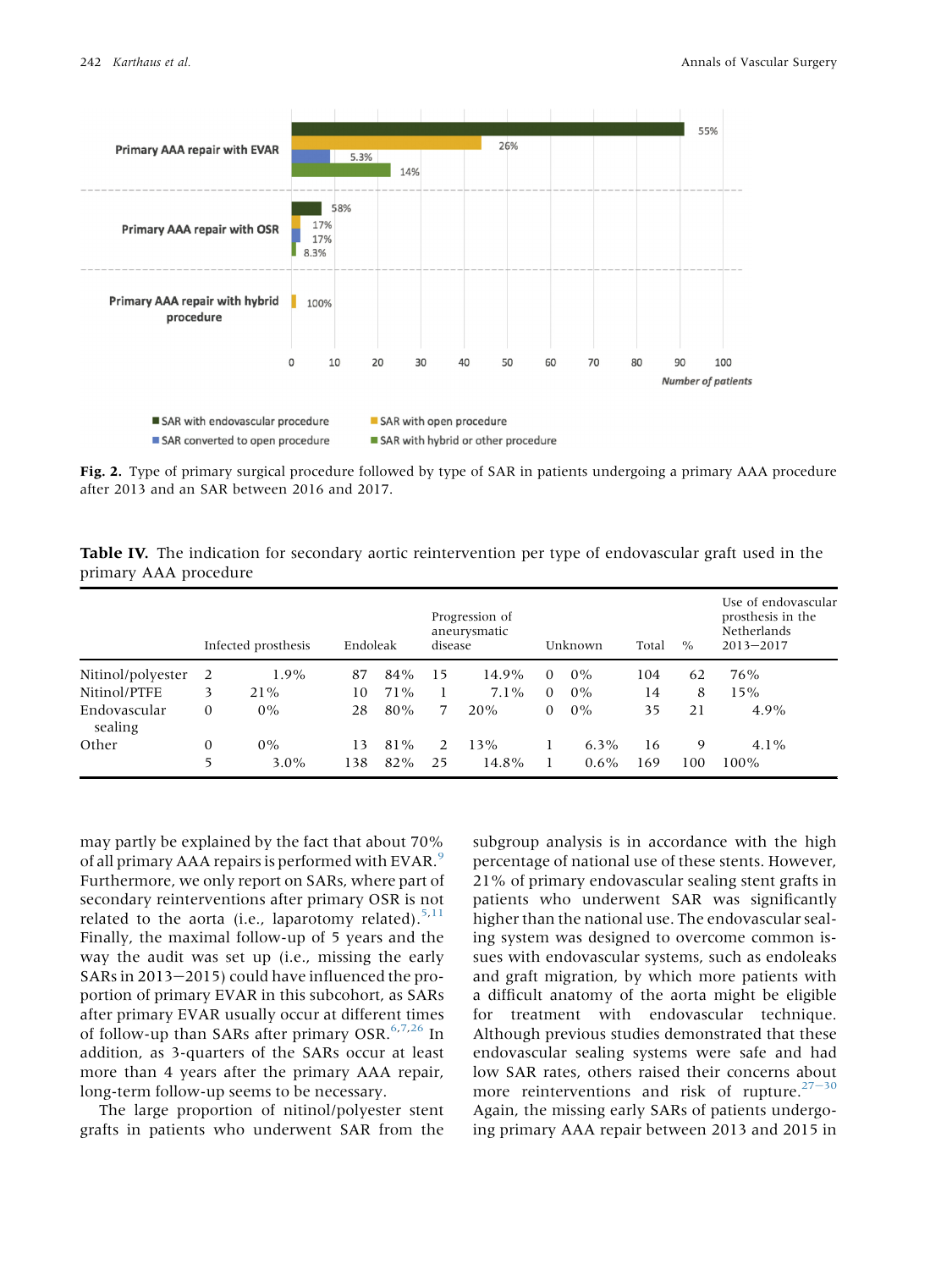<span id="page-9-0"></span>

Fig. 3. Urgency of primary surgical procedure followed by urgency of SAR in patients undergoing a primary AAA procedure after 2013 and an SAR between 2016 and 2017.

our study could have influenced the proportion of different stent grafts in our subcohort. Furthermore, it is unclear how many and which patients were treated outside IFU. Nevertheless, the significant overrepresentation of endovascular sealing stent grafts in national SARs is an important finding of this study and needs further attention.

This study has some limitations that need to be addressed. First, as the audit exclusively registers surgical aortic procedures, we were only able to evaluate surgical SARs. All laparotomy-related secondary reinterventions, such as incisional hernia repair and bowel obstruction, that may be needed after primary OSR and all SARs performed by the interventional radiologist are therefore not included in this analysis. Both would probably have increased the number of secondary reinterventions performed after primary AAA surgery considerably. Second, as only patients undergoing surgery are registered, the number of SARs performed does not necessarily correspond to the number of SARs required. Possibly only patients that are fit enough (and did not die) undergo SAR, by which selection-bias might be present. The number of SARs presented in this study will, therefore, be an underestimation of the actual number of SARs that is performed (and possibly required) after primary AAA surgery in the Netherlands.

Although part of our analyses are now hampered because of missing SARs in the period 2013-2015, with time the DSAA will be a complete registration of primary AAA repairs and subsequent SARs.

With a few more years of auditing, it will be possible to provide a national incidence of SAR and to evaluate differences in national SAR rates between surgical techniques and additionally between the types of EVAR stent grafts that are used. The latter is an important step forward, as the audit can serve to detect problems with specific stent grafts at an early stage. In addition, one-fifth of patients with an initial elective primary AAA repair underwent SAR in an urgent or acute setting, with the associated increased morbidity, which indicates there might be room for improvement. Finally, as we know that SARs are frequently needed after EVAR, it is a challenge to find out how the optimal follow-up after EVAR should look like.

## **CONCLUSIONS**

Data from the DSAA show that about one-tenth of the annual AAA procedures concerns an SAR. Endoleak was the most frequent reason for SAR. About a quarter of this cohort had an SAR within 1-5 years after their primary AAA repair. Most SARs were performed after a primary EVAR procedure, in which an overrepresentation of endovascular sealing stent grafts was seen. Furthermore, only half of primary EVAR procedures could again be treated with an endovascular procedure during SAR. Postoperative mortality after SAR is comparable to primary AAA repair in all urgency settings. In addition, there were more postoperative